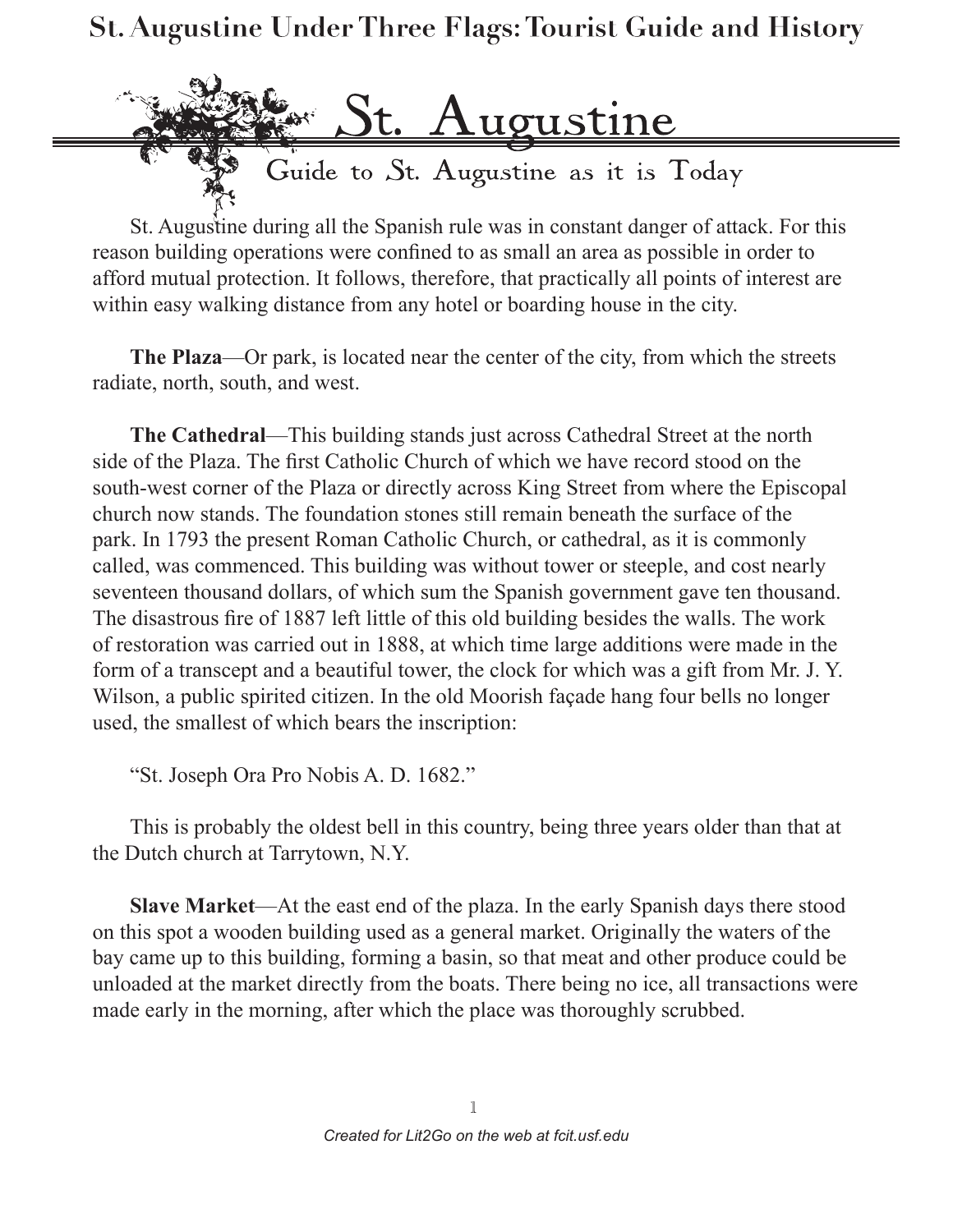This wooden building finally collapsed in 1833 and was replaced in 1840 by the present structure. It has been claimed by some in recent years that this building never was used as a slave market. While it was not built expressly for that purpose, records show that slaves were sold there, and, as we have recorded in another place in this work, a thousand slaves were imported into St. Augustine during a single year of the English administration. It is evident, therefore, that hundreds of slaves have been sold on this spot or its immediate vicinity.

**Confederate Monument**—Just west of the Slave Market was erected in 1872 by the ladies of St. Augustine in memory of the forty-six brave sons of this city who gave up their lives to the lost cause, "—far from the home that gave them birth, by comrades honored and by comrades mourned."

**Spanish Monument**—At the west end of the Plaza. In 1812 the Spanish Cortez formulated a liberal constitution, and throughout Spain and her colonies monuments were erected.

In 1814 Ferdinand VII was recalled to the throne of Spain, and, notwithstanding his having pledged himself to abide by the new constitution, his first act was to declare it null and void, and order the removal of the monuments. The people of St. Augustine, among the rest, had raised a shaft with a tablet bearing in Spanish the inscription:

Plaza of the Constitution, promulgated in the city of St. Augustine in East Florida on the 17th day of October in the year 1812; the Brigadier Don Sebastian Kindalem, Knight of the Order of Santiago, being Governor. For eternal remembrance, the Constitutional City Council erected this monument under the superintendence of Don Fernando de la Maza Arredondo, the young municipal officer, oldest member of the Corporation and Don Francisco Robira, Attorney and recorder. In the year 1813.

Being averse to removing the monument, the people merely took down the tablet which was replaced in its original position in 1818, where it still remains.

**Episcopal Church**—The first Episcopal, or "Parish Church," stood on the ground now occupied by the Spear mansion of St. George Street. The present building at the south of the Plaza was erected in 1826, and consecrated in 1833. The west transcript is one of more modern construction.

**Post Office**—Directly west of the Plaza, across St. George Street, is the post office, surrounded by a park. The present building was erected in 1591. It was, during all the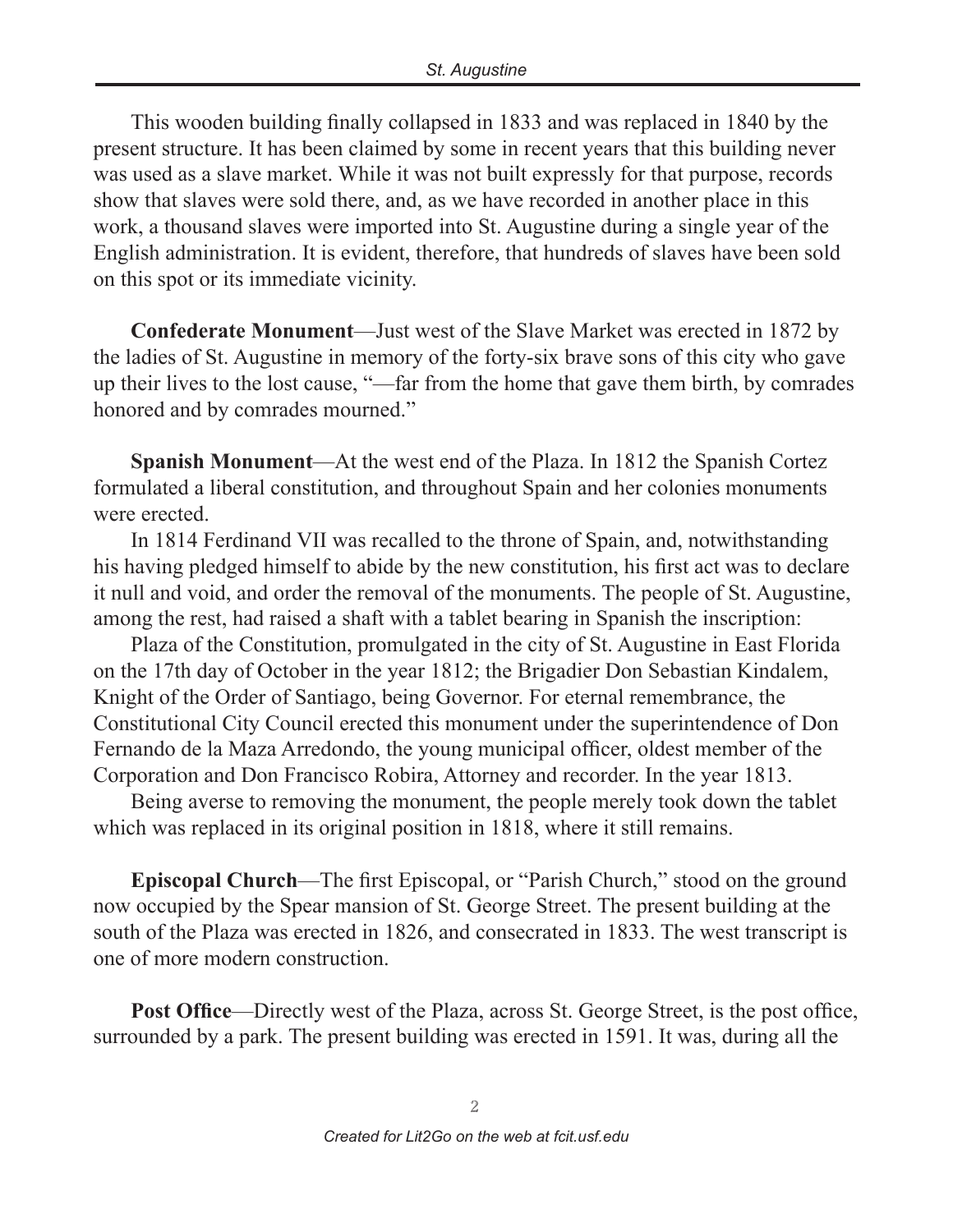Spanish rule, the Governor's palace. Originally a large wing extended south toward King Street. The building also had a high tower. What is now the Post Office Park was then the Governor's garden, surrounded by a high wall. This garden was famous for its beauty.

**Hotels Ponce De Leon and Alcazar**—These palatial hotels stand just west of the Post Office Park, surrounded by beautiful gardens filled with tropical vegetation.

**St. George Street**—Passing in front of the post office at the north side of the Plaza, we enter St. George Street, which for three centuries has been St Augustine's main business thoroughfare. It still retains its original width of about nineteen feet, and many of its quaint old building with overhanging balconies still remain. The Old Curiosity Shop is one of the very oldest and best preserved specimens of Spanish Architecture in the city, and is one of the chief attractions for tourists. The Old Red Cedar School House near the City Gates is said to be the oldest frame house. Along the entire length of this street are stores and shops where the tourist may satisfy every wish.

**City Gates**—At the north end of St. George Street, less than ten minutes' walk from the Plaza, stand these ancient pillars, once the only entrance to the enclosed city.

**Fort Marion**—Just at the right of the Gates, surrounded by the reservation, stands this historic structure, around which the history of St. Augustine and Florida have been so closely woven. The fort is open to the public daily between the hours of 9 A. M. and 6 P. M., except Sundays and holidays.

**Protestant Cemetery**—The burial ground adjacent to the City Gates was formerly used as a Potter's field, where excommunicants and military criminals were buried. The land was subsequently bought and handed over to the vestry, or governing body, of the Presbyterian church. The cemetery is full of interest, though the oldest of the graves bears no inscription, probably because it was believed better to obliterate, rather than retain, the memories of the unfortunates there interred.

**Garnett's Orange Grove**—Passing north from the City Gates a few blocks on Marco Avenue, we come to the Orange grove which we enter between rows of stately palms and thence along the avenue of moss-hung live oaks.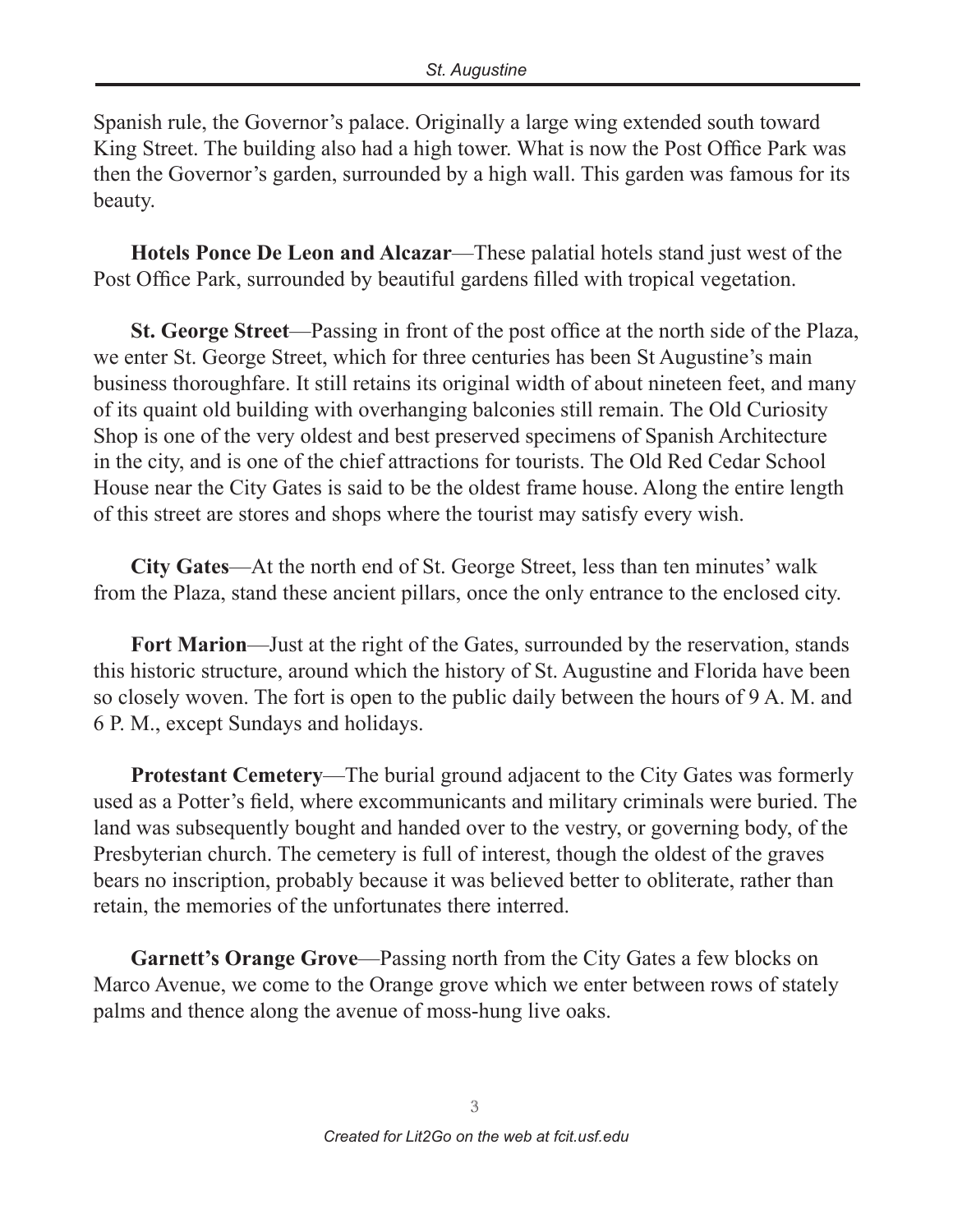**Fountain of Youth**—Passing north one block from the Orange Grove on San Marco Avenue we come to this spring of crystal water. Beside the spring we see the cross of stone. In the museum adjacent to the spring are preserved many historic objects as well as valuable paintings and many other things of interest.

**North City Cemetery**—In North City, near the fountain of Youth, perhaps half a mile from the City Gates, with Entrance from Ocean Street, are the remains of a very old cemetery. It is the site of the Indian Village of Topquini, where Father Rodriguez met his death at the hands of Indian converts in 1598. The chapel in which he was murdered has recently been reconstructed on the original foundation. Many of the ancient tombs and monuments are of interest.

**Old Cemetery on Cordova Street**—One block west of the City Gates. This spot, no longer used as a burial ground, has seen many changes. It was here that the old Indian village of Tolomato stood. Here was the site of the murder of Father Corpa by Indians in 1598. During the time of the British occupation the Dutch settlement built their church on this ground. Subsequently it became a burial ground of the Roman Catholic denomination, and the chapel standing at the far west end was erected.

**Memorial Presbyterian Church**—At the corner of Valencia and Sevilla Streets stands the magnificent edifice erected in 1890 by the late Henry M. Flagler in memory of his daughter, Mrs. Benedict. Over the east entrance is carved this text:

"Thy memorial O Lord is throughout all generations."

In the mausoleum at the west side, beside kindered dead, lie the remains of Florida's greatest benefactor.

**Methodist Church**—At the corner of Cordova and Carrera Streets is another



4

*Created for Lit2Go on the web at fcit.usf.edu*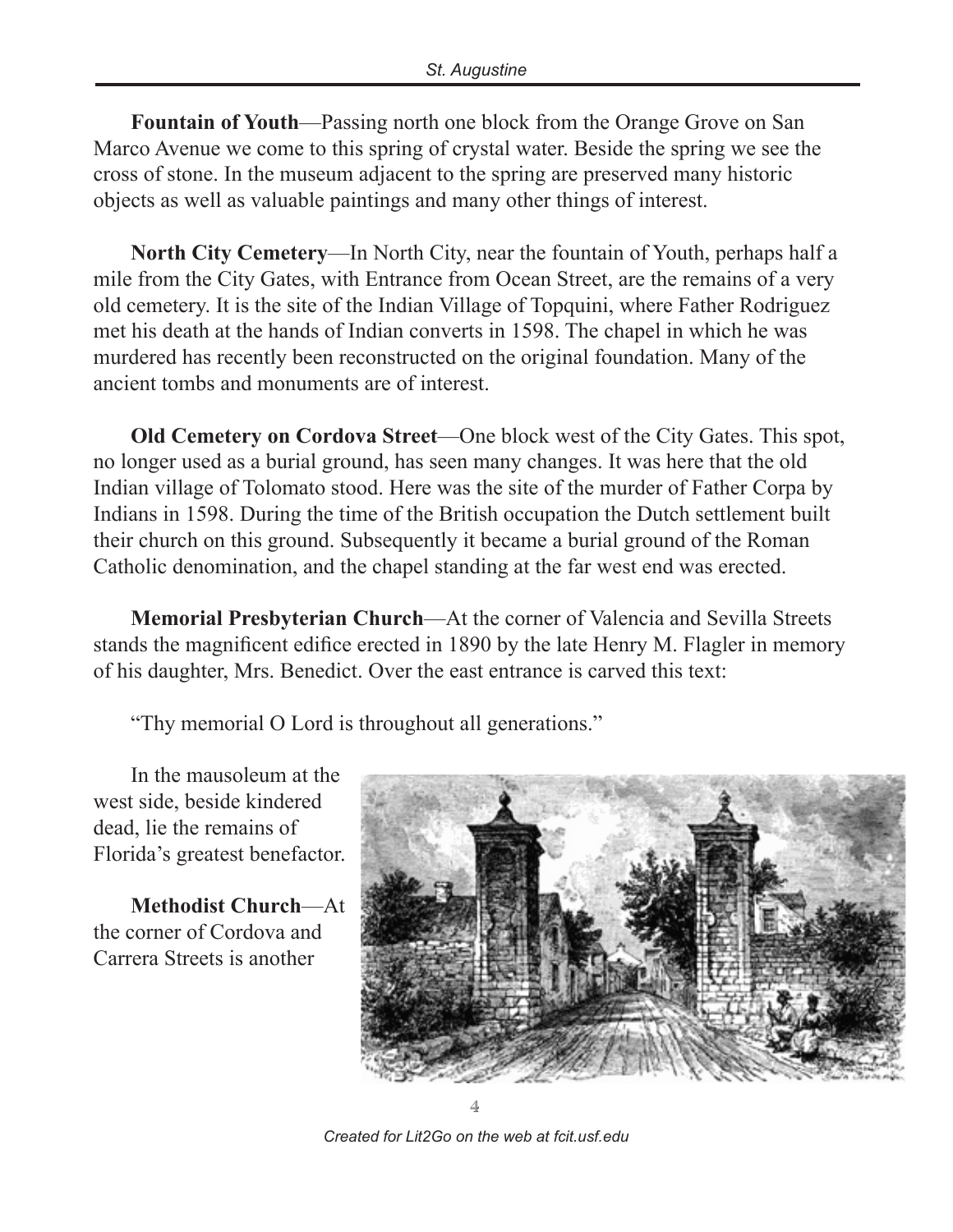of the buildings which Mr. Flagler erected. It is one of the many fine pieces of architecture in the city.

**Kirkside**—To the west of the Memorial Church, standing well back from Valencia Street, in the middle of a beautiful lawn and tropical shrubbery, is "Kirkside," the residence of the late Mr. Flagler. A fine example of old Colonial architecture with lofty and graceful Corinthian columns.

**Y. M. C. A. Building**—In the western part of the city, near the railway station, is the beautiful structure known as the Railroad Young Men's Christian Association. It was erected in 1906.

**Hospital Street**—Extending south from the Plaza two blocks west and parallel with Bay Street. On this narrow, quaint old street are a number of the best preserved old Spanish buildings.

**Public Library**—This building is located at the corner of Hospital Street and Artillery Lane, one short block south of the Plaza. It was, in Spanish times, the King's bakery, and has undergone but few changes in the passing years. It was purchased in 1896 by Mr. John M. Wilson and wife and donated to the city as a free public library. It now has a large collection of books the use of which is free to the public. This is being continually augmented through the generosity of Senator Depew and other winter visitors. It is open to the public during the winter months from 9:30 to 12:30 and 1:30 to 5.

In connection with the library is a room used by the Historical Society for the housing of its collection of engravings, maps, rare books and manuscripts, connected with the history of St. Augustine.

**The Barracks**—The walls of this building, which stands on the corner of St. Francis and Marine Streets, near the southern end of the sea wall, are among the oldest in America. The woodwork has been burned but the original walls remain intact. The building was first used as a Franciscan convent. About 1784 it was converted into a barracks and remained as such until recent years. It is now the Florida State Arsenal.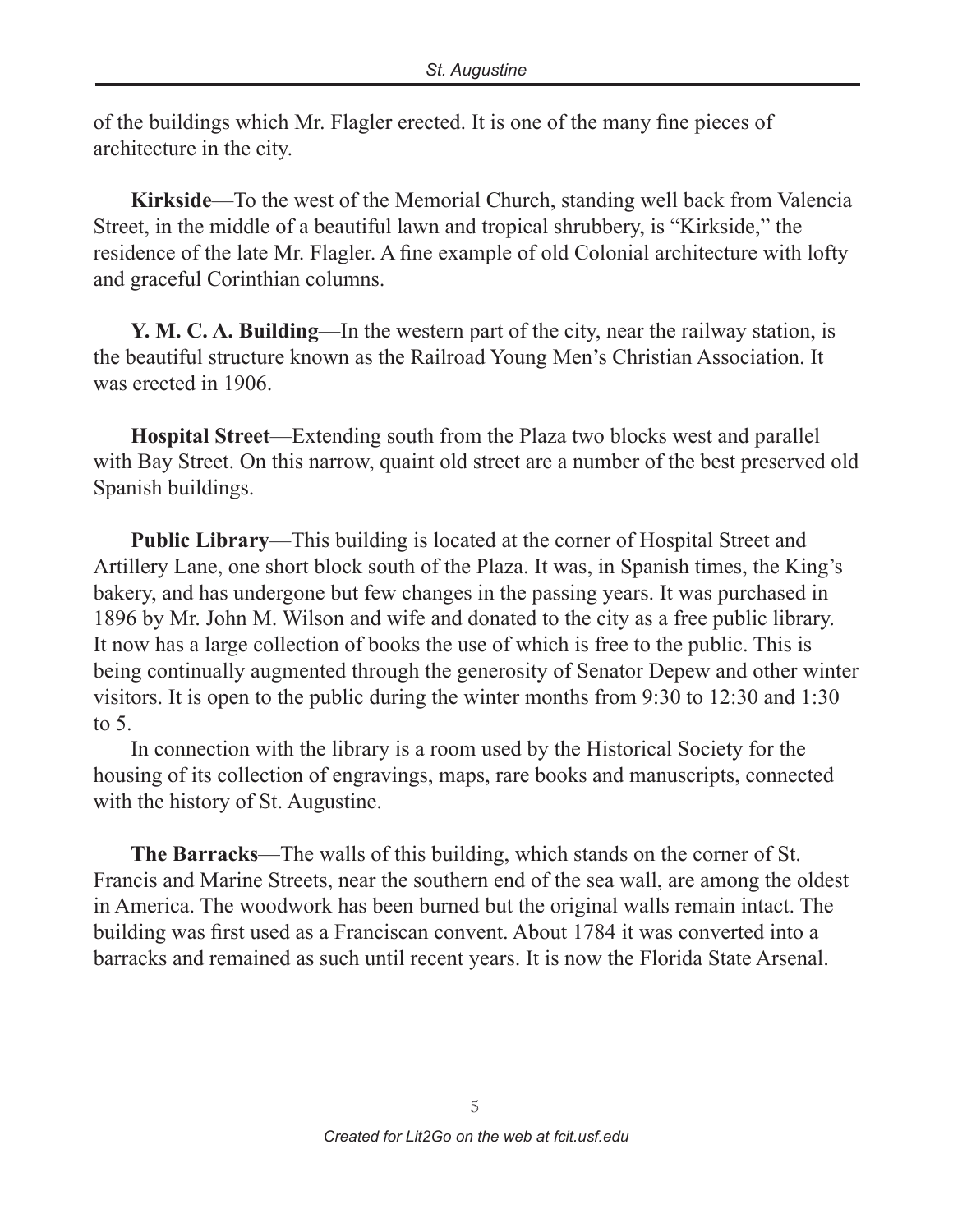**Oldest House**—On St. Francis Street, beside the old barracks and perhaps ten minutes' walk directly south of the Plaza (near the end of the sea wall), is the oldest house in the United States

For more than a century this building has been one of the chief points of interest to the tourist.

In recent years other buildings have laid claim to being the oldest. This brought about a condition which finally led to a request by the City Manager that the question be investigated by the Historical Society and Chamber of Commerce. The committees from these two bodies, after an exhaustive investigation covering over a year, met before a general meeting of the Historical Society on November 20, 1917, and after weighing the evidence presented, the Society passed the following resolution:

Resolved, that upon the written report of the committee in investigate which is the oldest house in St. Augustine, the St. Augustine Historical Society and Institute of Science, from the report of its committee, just presented, cannot positively determine which is the oldest house in St. Augustine, but it is the opinion, based upon the findings of this committee that the house known as the Geronimo Alvarez house on St. Francis Street, is such.

The house is a curious Old World structure with low ceilings and large fireplaces. It is one of the chief points of interest and is visited each year by thousands of tourists. It is open every day from 8 A. M. to 6 P. M. It was purchased by the St. Augustine Historical Society and Institute of Science on November 15, 1918. The object being to preserve it in its original state.

**National Cemetery**—Near the Barracks on Marine Street is the Post National Cemetery. Beneath the three pyramids lie the remains of the 139 men of Major Dade's command who were killed by the Indians December 28, 1835.

**Anastasia Island**—Crossing the bridge near the east end of the Plaza, by trolley or carriage, we come to the Lighthouse, one and a half miles from the city. This structure, erected in 1873, is a first order light 165 feet in height. From its summit one can obtain an excellent panorama of land and sea. Near the Lighthouse is the Government wireless station. Around the Lighthouse is clustered the village of Anastasia, a popular summer and winter resort.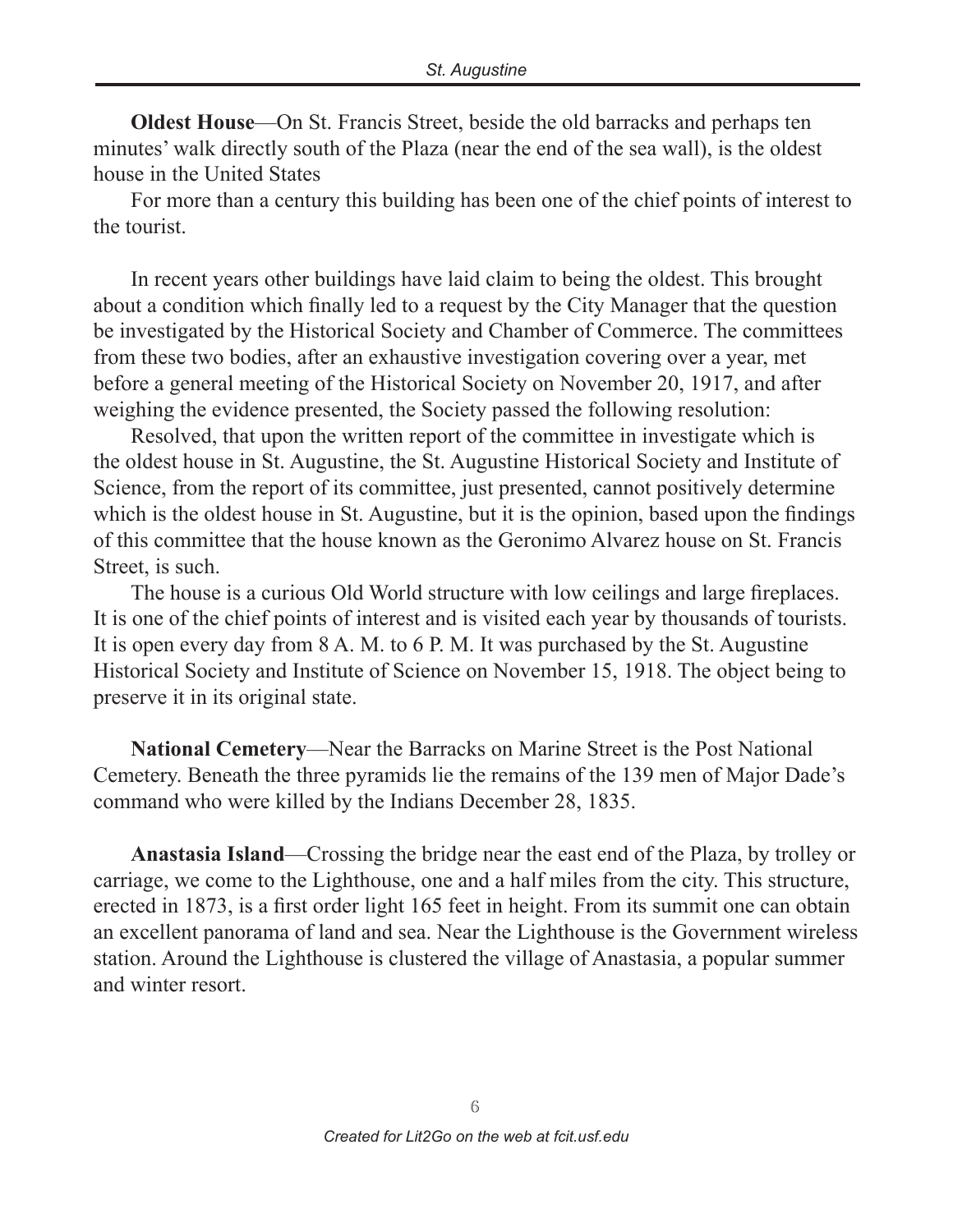**South Beach Alligator Farm**—This farm, a short distance south of the Lighthouse, is the largest of its kind in the world. Here we see thousands of alligators, from the baby 'gator just hatched to the mammoth man-eaters centuries old. Included with this is also a natural history museum.

**Chatauqua Beach**—A short distance south of the Alligator Farm is the Auditorium, hotel and cottages of the Chautauqua Assembly of the M. E. Church South.

**South Beach**—On the ocean side of the island, commencing near the Alligator Farms, is a hard, smooth, sandy beach, several hundred feet in width and eighteen miles long, where carriages and automobiles may travel without regard to speed limits.

**Capo's North Beach**—Three miles north of the city, on the opposite side of the river. Reached by boat from Capo's dock, near fort. At the boat landing is the hotel and pavilion, where delicious sea food dinners and lunches are served. From the pavilion to the ocean beach side extends a railway over which passes an ingeniously constructed car drawn by a horse. This is one of the finest beaches in the south for all the year surf bathing.

**Usina's North Beach**—On the opposite side of the river five miles north of the city. Reached by boat from Corbett's dock, near the bridge. At the landing is a pavilion where sea food dinners may be enjoyed. Around the pavilion is a beautiful grove. From this grove to the ocean extends a miniature railway. Alighting from the drawn car at the ocean side we see spread out before us one of the most beautiful beach scenes in Florida. Here, too, one may enjoy surf bathing throughout the year.

**Drives**—Radiating from St. Augustine in all directions are many level hard surfaced roads over which carriage and auto rides may be enjoyed.

Stretching south from St. Augustine 340 miles to Miami and north hundreds of miles to far distant cities, is the hard, smooth surface of that great national work, the Dixie Highway.

The St. Augustine Institute of Science and Historical Society—Home in Old Fort Marion. This society was formed about thirty years ago and through the untiring efforts of its members a great work was accomplished; but when the morning of April 2,1914,